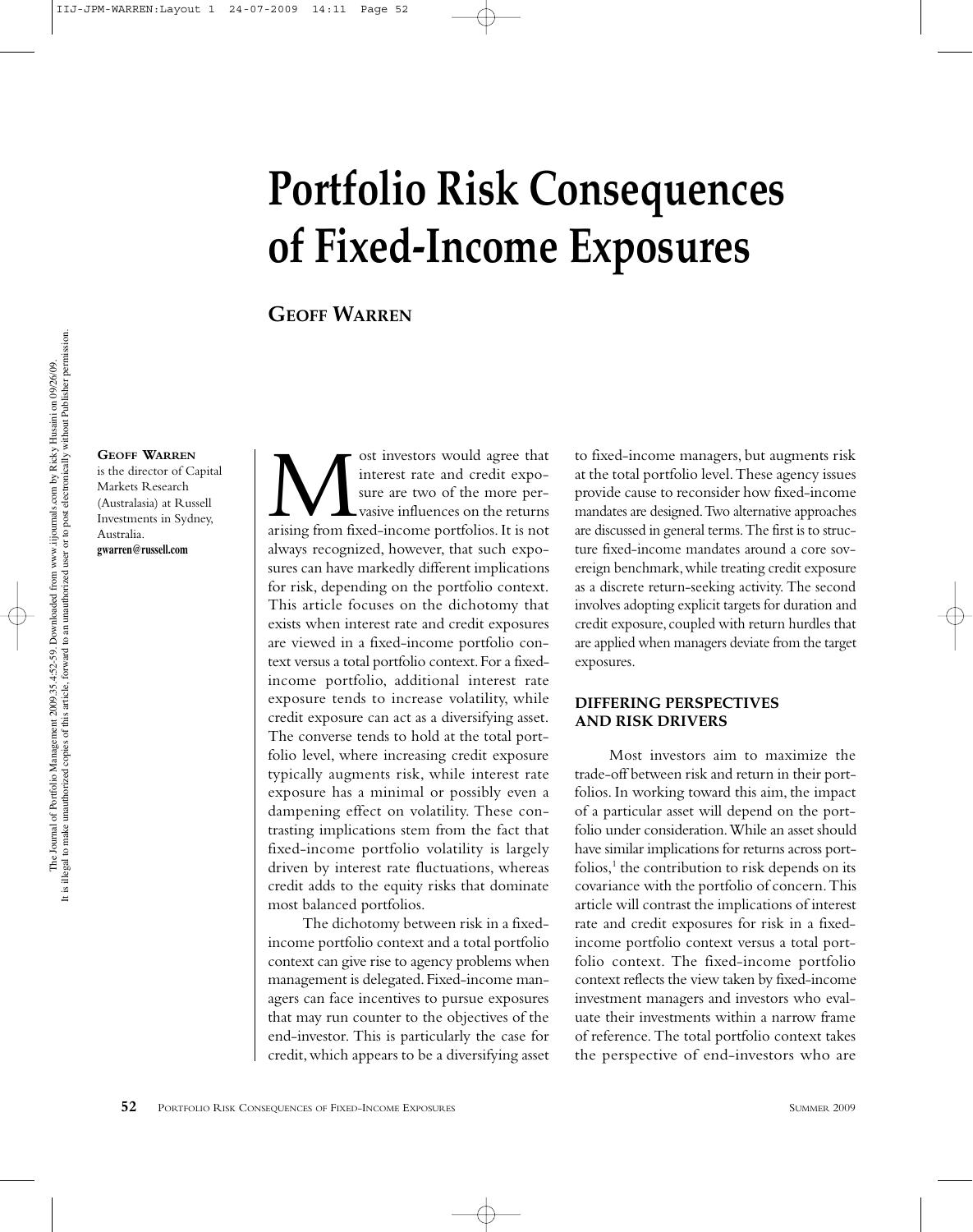concerned with their entire portfolio, be it a balanced portfolio of assets or a liability-driven situation.

The key drivers of portfolio risk differ significantly across these two portfolio contexts. As a broad generalization, fixed-income portfolio risk is related to interest rate fluctuations, while risk at the total portfolio level is dominated by equities. Exhibit 1 illustrates this point for U.S. investors by using the Barclays U.S. Aggregate Index to represent the fixed-income portfolio and a constructed balanced portfolio to represent the total portfolio.<sup>2</sup> Exhibit 1 reports the R-squared from multiple regressions that relate portfolio returns to equity returns and changes in U.S. interest rates. For the fixed-income portfolio, around 54% of the return variance is explained by the interest rate changes, with equities making only a modest contribution. For the balanced portfolio, U.S. and non-U.S. equities together explain nearly 98% of the variance, while the contribution from interest rate changes is modest. The latter is consistent with Leibowitz and Bova [2007], who examined U.S. balanced portfolios and found that "roughly 90% or more of [their] total volatility is explained by the correlation with U.S. equity."

An asset's contribution to portfolio risk will reflect its relation to the key risk drivers within the particular portfolio. In a fixed-income portfolio context what matters most is the covariance with interest rate fluctuations. For a typical balanced portfolio, the covariance with equity

## **E XHIBIT 1 Portion of Portfolio Variance Explained**

| Monthly Data,                                                                                                                                   | <b>Fixed-Income</b><br><b>Portfolio</b><br><i>(Barclays U.S.</i> ) | <b>Balanced</b><br>Portfolio<br>(Constructed, |  |
|-------------------------------------------------------------------------------------------------------------------------------------------------|--------------------------------------------------------------------|-----------------------------------------------|--|
| December 1979 to September 2008                                                                                                                 | <i>Aggregate</i> )                                                 | see below*)                                   |  |
| <b>Explanatory Variables:</b>                                                                                                                   | <b>R-Squared from Regression</b>                                   |                                               |  |
| <b>Equity Returns, as represented by</b><br>- Russell 3000 Index<br>$-$ MSCI EAFE Index                                                         | 0.053                                                              | 0.978                                         |  |
| <b>Yield Changes, as represented by</b><br>– 3-month T-Bills<br>$-2$ -year T-Bond (constant maturity)<br>$-10$ -year T-Bond (constant maturity) | 0.540                                                              | 0.089                                         |  |
| <b>Equity Returns and Yield Changes</b>                                                                                                         | 0.551                                                              | 0.989                                         |  |

*Note: \*Balanced portfolio comprises 45% U.S. equities, 20% non-U.S. equities, 5% listed property, 27% U.S. fixed income, and 3% U.S. cash (more details in Exhibit 3).*

*Source: Russell, MSCI, Barclays, FTSE/NAREIT, Citi, St Louis Fed.*

returns is the main concern. Under liability-driven investing, the drivers of liabilities come into consideration. This potentially introduces a relation with interest rates that is the converse of that for a fixed-income portfolio, to the extent that interest rates influence the discount rate used in valuing liabilities.

With this background, the influence of interest rate and credit exposure on risk within different portfolio contexts can now be examined in greater depth.

## **INTEREST RATE EXPOSURE AND PORTFOLIO RISK**

The concept that increasing interest rate exposure (i.e., extending duration) usually increases risk for a fixedincome portfolio is well recognized. The impact on total portfolio risk, however, is less straightforward. For balanced portfolios, the correlation between interest rates and equity returns is a key consideration. This correlation has been unstable through time. Exhibit 2 plots the 10-year (240-month) rolling correlation between yield changes for long U.S. Treasury bonds and U.S. equity returns.<sup>3</sup> The average correlation over the period is  $-0.11$ , but there are periods when the correlation becomes positive, notably including the last 10 years or so. The associated implications for the relation between equity and bond *returns* are the reverse (i.e., moderately positive cor-

relation on average, with some periods of negative correlation).

Exhibit 2 is broadly consistent with findings reported elsewhere (Gulko [2002], Ilmanen [2003], and Baele, Bekaert, and Inghlebrecht [2007]) that have pointed to a long-run average correlation between equity and bond returns in the order of +0.20, interspersed with periods of negative correlation. Evidence also exists that equity and bond returns tend to be negatively correlated during equity market sell-offs (sometimes associated with flight-to-quality effects). Thus, interest rate exposure may play an additional role of protecting a balanced portfolio against equity market volatility when most needed.

In liability-driven situations, the link between interest rate exposure and total portfolio risk will depend on portfolio design. For a fund that has adopted a minimum risk position by matching the duration of its assets and liabilities, portfolio risk increases with *any* change in fixed-income portfolio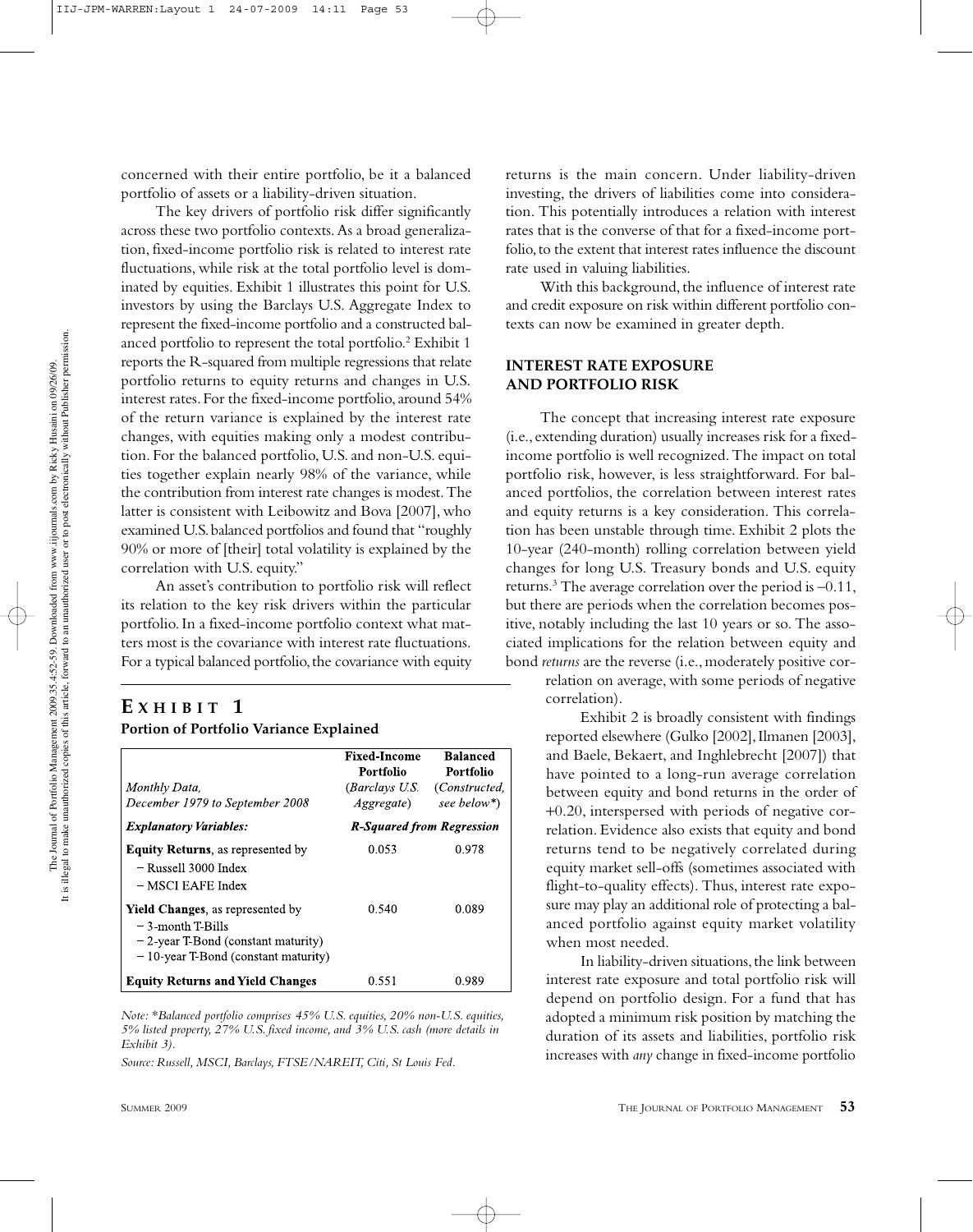## **E XHIBIT 2**



**Rolling 10-Year Correlation: Equity Returns and Long-Bond Yield Changes**

duration, regardless of direction. However, liability-driven funds are not always managed to a minimum risk position. Many sponsors prefer to accept some equity risk to enhance returns and hence reduce expected funding costs. In such circumstances, the correlation between interest rates and equities becomes relevant in a fashion not dissimilar to that discussed for balanced portfolios.

Exhibit 3 provides some sense for the portfolio risk implications of increasing interest rate exposure across differing portfolio contexts and time periods. Barclays indices for U.S. "bellwether" Treasuries of 2, 5, 10, and 30 years are used to proxy the returns to fixed-income portfolios of differing durations. For these indices, volatility clearly increases with duration, rising from 2.7% per year for the 2-year bond to 11.4% per year for the 30-year bond over the period from January 1981 to September 2008. These results are indicative of the impact of increasing duration for a fixed-income portfolio in isolation.

To gauge the effect at a total portfolio level, the same bellwether bond indices are taken to represent differing fixed-income components within a constructed balanced portfolio.4 In this case, the impact of lengthening duration is diluted by the broader asset pool and is dependent on time period. Over the full sample period, the volatility for the constructed balanced portfolio increases moderately from 9.8% to 10.6% as the fixed-income portfolio moves from the 2-year to the 30-year bond. For the subperiod of October 1998 to September 2008, balanced portfolio volatility initially declines when moving from the 2-year bond to the 10-year bond. It then kicks up for the 30 year bond. These results reflect the fact that the second subperiod contains a positive correlation between bond yield changes and equity returns.

In summary, while extending duration typically increases volatility for fixed-income portfolios, the implications at the total portfolio level are less clear, but unlikely to be substantial. At worst, total portfolio volatility should increase modestly. Portfolio risk might even be reduced if 1) positive correlation prevails between bond yield changes and equity returns, as seen since the late-1990s; 2) emphasis is placed on the tendency for bonds to rally during extreme equity market weakness; or 3) liabilities are better hedged when fixed-income duration is lengthened.

### **CREDIT EXPOSURE AND PORTFOLIO RISK**

A similarly stark dichotomy emerges for credit exposure. Because credit contains an equity-like element, increasing exposure tends to augment total portfolio risk. For a fixed-income portfolio, however, credit acts as a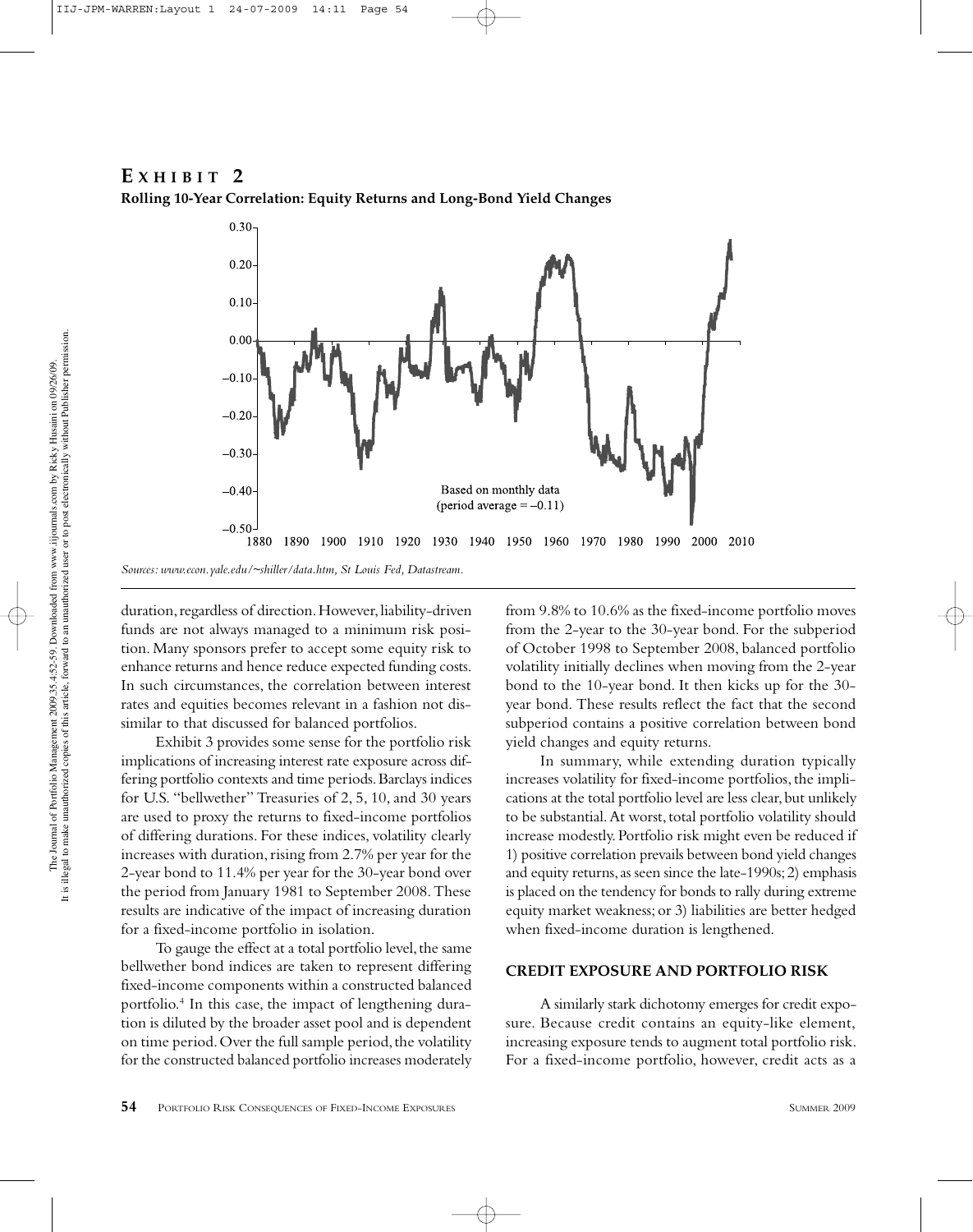## **E XHIBIT 3**

**Impact of Duration on Portfolio Volatility**

| <b>U.S. Fixed-Income Portfolio</b><br>(Barclays Bellwether Indices) | 2-Year<br><b>Treasuries</b> | 5-Year<br><b>Treasuries</b> | 10-Year<br><b>Treasuries Treasuries</b> | 30-Year |
|---------------------------------------------------------------------|-----------------------------|-----------------------------|-----------------------------------------|---------|
| Portfolio Standard Deviation, % per year                            |                             |                             |                                         |         |
| <b>Fixed-Income Portfolio</b>                                       |                             |                             |                                         |         |
| Jan 1981–Sep 2008                                                   | 2.7%                        | $5.5\%$                     | $8.0\%$                                 | 11.4%   |
| Subperiods:                                                         |                             |                             |                                         |         |
| Jan 1981–Sep 1998                                                   | 2.9%                        | 5.8%                        | 8.5%                                    | 11.8%   |
| Oct 1998–Sep 2008                                                   | 1.9%                        | 4.6%                        | $6.9\%$                                 | 10.5%   |
| <b>Balanced Portfolio</b>                                           |                             |                             |                                         |         |
| Jan 1981–Sep 2008                                                   | 9.8%                        | $9.9\%$                     | $10.2\%$                                | 10.6%   |
| Subperiods:                                                         |                             |                             |                                         |         |
| Jan 1981–Sep 1998                                                   | $9.8\%$                     | $10.1\%$                    | $10.5\%$                                | 11.0%   |
| Oct 1998-Sep 2008                                                   | $9.7\%$                     | $9.5\%$                     | $9.5\%$                                 | 9.6%    |
| <b>Balanced Portfolio Composition</b>                               | <i>Index</i>                | Weight                      |                                         |         |
| U.S. Equities                                                       | Russell 3000                | 45%                         |                                         |         |
| <b>International Equities</b>                                       | <b>MSCI EAFE</b>            | 20%                         |                                         |         |
| U.S. Listed Property                                                | <b>FTSE NAREIT</b>          | 5%                          |                                         |         |
| U.S. Fixed Income (variable)                                        | <b>Barclays</b>             | 27%                         |                                         |         |
| U.S. Cash                                                           | Citi 3-mo. T-Bill           | 3%                          |                                         |         |
| Total                                                               |                             | 100%                        |                                         |         |

*Source: Barclays, Russell, MSCI, FTSE/NAREIT, Citi.*

diversifier that may reduce fixed-income portfolio volatility up to some level of exposure. The precise implications depend on the existing portfolio structure and the correlation between equities and interest rates.

Considerable evidence exists that returns and yield spreads for lower quality credit are correlated with equity returns (see Cornell and Green [1991], Shane [1994], Reilly and Wright [2001], and Avramov, Jostova, and Philipov [2007]). The underlying logic for the connection between credit and equities can be established from two directions. First, corporate profits act as a shared driver for equities and corporate bonds via their common influence on expected future cash flows accruing to equityholders and on expected default losses for bondholders. Second, bonds subject to default risk may be considered a hybrid security, comprising a default-free bond and a granted put option over the value of assets in the firm. This notion stems from Black and Scholes [1973] and Merton [1974] and underpins the so-called structural models for pricing bonds with default risk. As credit exposure increases, the put option component becomes more influential.

Exhibit 4 investigates the relation between credit exposure and volatility in both the fixed-income portfolio and balanced portfolio contexts. The analysis involves

constructing notional fixed-income portfolios of differing degrees of credit exposure, composed of various combinations of the Barclays U.S. Treasury Index, U.S. Aggregate Index, and U.S. Corporate High Yield Index.<sup>5</sup> Standard deviation is reported for the fixed-income portfolios and a balanced portfolio that contains the fixed-income portfolios. Analysis is conducted over the period from January 1987 to September 2008<sup>6</sup> and for two subperiods using September 1998 as the dividing date. Exhibit 5 plots the fullperiod results. Fixed-income portfolio volatility initially decreases as the credit component is raised, before increasing at higher credit exposure levels. The minimum-volatility fixed-income portfolio amongst those reported comprises about 80%–90% of the Aggregate index and 10%–20% of the High Yield index. In contrast, volatility of the balanced portfolio rises continuously as credit exposure increases.

The results reflect the notion that credit exposure helps diversify interest rate risk in the fixed-income portfolio context. Indeed, the volatility of the fixed-income portfolio that comprises only Treasuries is relatively high and not dissimilar to that of a 50/50 combination of the Aggregate and High Yield indices. Meanwhile, greater credit exposure unambiguously increases total portfolio risk because it effectively adds to equity exposure.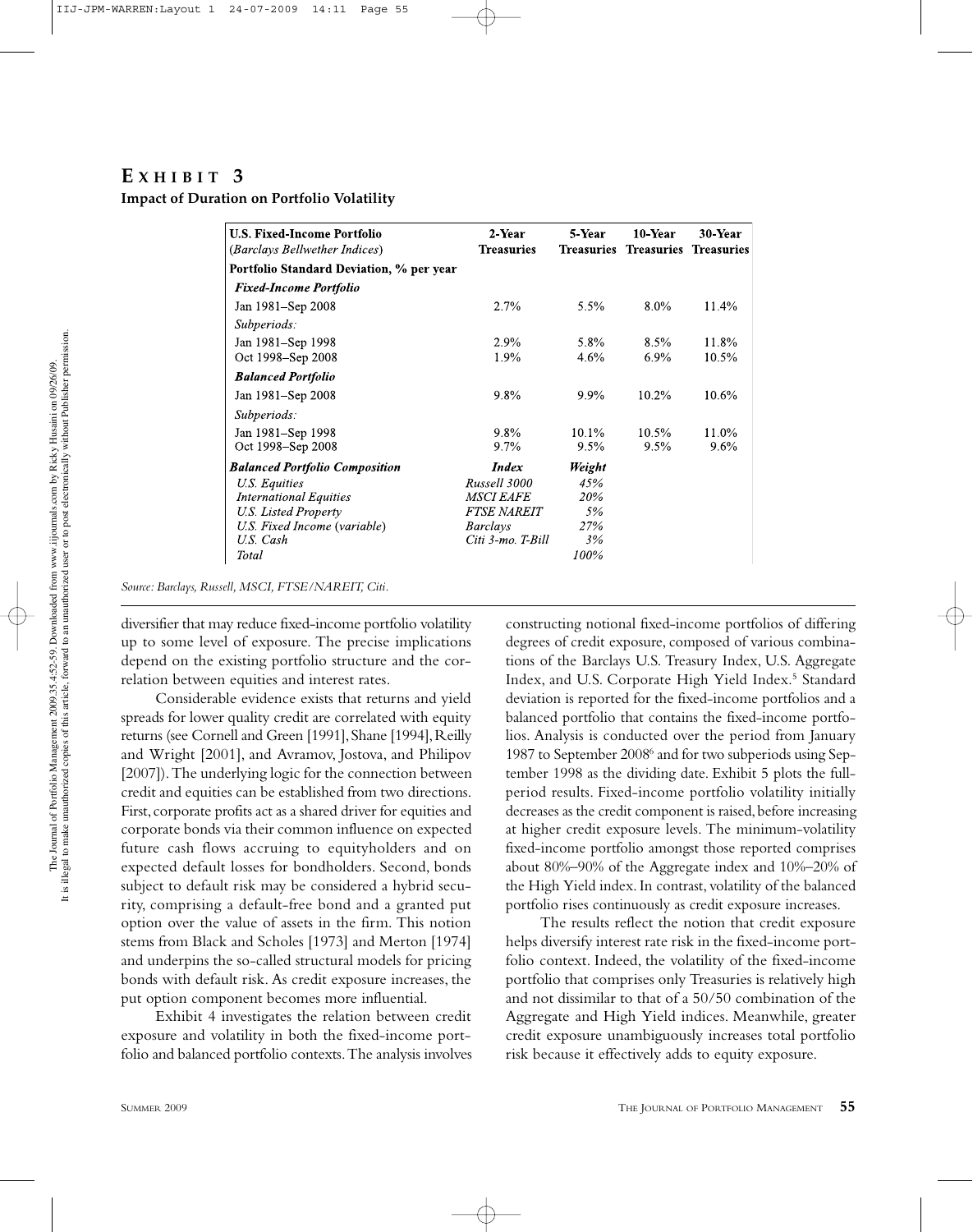## $E$  **XHIBIT** 4

**Impact of Credit on Portfolio Volatility**

| Fixed-Income Portfolio Composition (compiled from Barclays indices) |        |        |           |           |                   |           |                 |           |
|---------------------------------------------------------------------|--------|--------|-----------|-----------|-------------------|-----------|-----------------|-----------|
| U.S. Treasury                                                       | 100%   | 50%    |           |           |                   |           |                 |           |
| U.S. Aggregate                                                      |        | 50%    | 100%      | 90%       | 80%               | 70%       | 60%             | 50%       |
| U.S. Corporate High Yield                                           |        |        |           | 10%       | 20%               | 30%       | 40%             | 50%       |
| <b>TOTAL</b>                                                        | 100%   | 100%   | 100%      | 100%      | 100%              | 100%      | 100%            | 100%      |
| Portfolio Standard Deviation, % per year                            |        |        |           |           |                   |           |                 |           |
| <b>Fixed-Income Portfolio</b>                                       |        |        |           |           |                   |           |                 |           |
| Jan 1987–Sep 2008                                                   | 4.61%  | 4.27%  | 4.00%     | 3.86%     | 3.87%             | 4.02%     | 4.30%           | 4.69%     |
| Subperiods:                                                         |        |        |           |           |                   |           |                 |           |
| Jan 1987–Sep 1998                                                   | 4.63%  | 4.48%  | 4.35%     | $4.21\%$  | 4.18%             | 4.27%     | 4.47%           | 4.76%     |
| Oct 1998–Sep 2008                                                   | 4.57%  | 3.96%  | 3.48%     | $3.34\%$  | 3.39%             | 3.63%     | 4.02%           | 4.53%     |
| <b>Balanced Portfolio</b>                                           |        |        |           |           |                   |           |                 |           |
| Jan 1987-Sep 2008                                                   | 9.90%  | 9.96%  | $10.02\%$ |           | $10.12\%$ 10.22\% |           | 10.32\% 10.43\% | $10.54\%$ |
| Subperiods:                                                         |        |        |           |           |                   |           |                 |           |
| Jan 1987–Sep 1998                                                   | 10.11% | 10.12% | 10.14%    | $10.21\%$ | 10.28%            | $10.35\%$ | $10.43\%$       | $10.51\%$ |
| Oct 1998–Sep 2008                                                   | 9.59%  | 9.70%  | 9.82%     | 9.95%     | $10.09\%$         | $10.23\%$ | $10.37\%$       | $10.52\%$ |

*Note: For balanced portfolio composition, see Exhibit 3.*

*Source: Barclays, Russell, MSCI, FTSE/NAREIT, Citi.*

## **E XHIBIT 5**

## **Credit Exposure: Fixed-Income Portfolio Volatility versus Balanced Portfolio Volatility, January 1987–September 2008**



*Source: Barclays, Russell, MSCI, FTSE/NAREIT, Citi.*

Exhibit 6 delves further into the relation between credit and equities by estimating "equity" betas relative to the Russell 3000 for various credit categories over the period from August 1988 to September 2008.7 Estimates are based on the Barclays excess return indices that measure return spreads relative to Treasuries of equivalent duration. Abstracting from the influence of interest rate fluctuations helps to isolate the "marginal" beta associated with the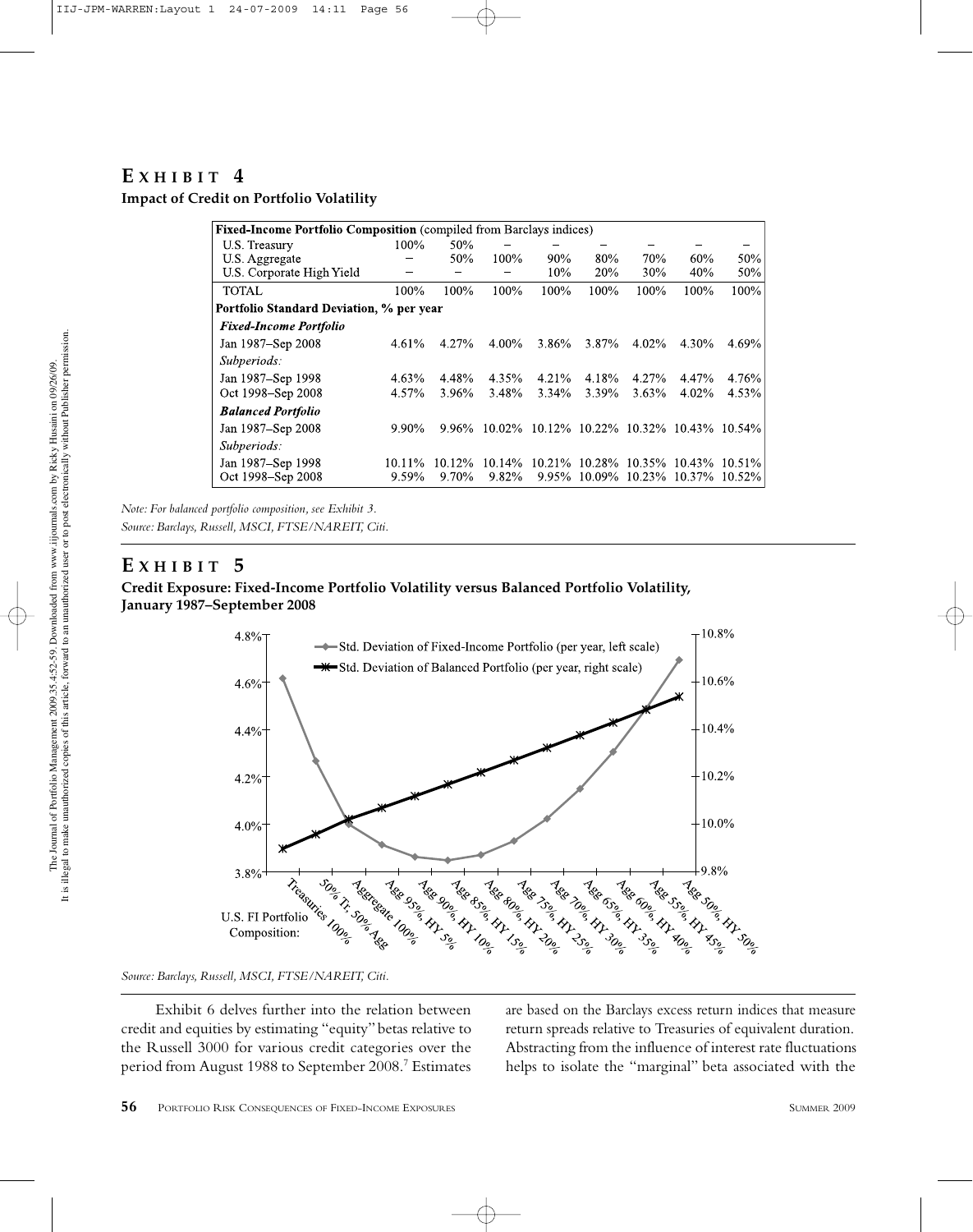## **E XHIBIT 6 Betas of Credit Exposure**

|                                       | Beta versus Russell 3000* |                                           |         |  |  |  |
|---------------------------------------|---------------------------|-------------------------------------------|---------|--|--|--|
|                                       |                           | Aug 88–Sep 08 Aug 88–Sep 98 Oct 98–Sep 08 |         |  |  |  |
| <b>U.S. Corporate, Excess Returns</b> |                           |                                           |         |  |  |  |
| Investment Grade:                     |                           |                                           |         |  |  |  |
| Aaa                                   | 0.05                      | 0.04                                      | 0.05    |  |  |  |
| Aa                                    | 0.06                      | 0.05                                      | 0.08    |  |  |  |
| A                                     | 0.10                      | 0.06                                      | 0.13    |  |  |  |
| Baa                                   | 0.15                      | 0.09                                      | 0.19    |  |  |  |
| High Yield:                           |                           |                                           |         |  |  |  |
| Ba.                                   | 0.31                      | 0.20                                      | 0.39    |  |  |  |
| B                                     | 0.45                      | 0.38                                      | 0.50    |  |  |  |
| Caa                                   | 0.72                      | 0.62                                      | 0.82    |  |  |  |
| $Ca$ to $D$                           | na                        | na                                        | 0.95    |  |  |  |
| <b>Broad Sector, Excess Returns</b>   |                           |                                           |         |  |  |  |
| <b>U.S. Investment Grade</b>          | 0.11                      | 0.07                                      | 0.14    |  |  |  |
| U.S. High Yield                       | 0.44                      | 0.33                                      | 0.51    |  |  |  |
| Global High Yield                     | na                        | na                                        | 0.52    |  |  |  |
| Note: Beta of U.S. Treasuries         | $-0.03$                   | 0.12                                      | $-0.14$ |  |  |  |

*Note: \*Betas estimated using method of Dimson [1979] to adjust for serial correlation. Source: Barclays, Russell.*

credit component of the underlying index. The estimated betas increase reliably as credit quality declines. For instance, beta estimates over the full period were 0.11 for the Investment Grade index and 0.44 for the High Yield index. Both subperiods reveal a pattern of rising beta as credit quality deteriorates, suggesting that the broad relation is robust through time. Nevertheless, beta estimates are higher for the second subperiod of October 1998 to September 2008. Note that the beta on the Treasury index changed sign between the two subperiods, consistent with the shift in correlation between bond yield changes and equity returns.

In summary, while raising exposure to credit will unambiguously increase risk for a total portfolio that is equity dominated, the implications at the fixed-income portfolio level are less straightforward. In many cases, increasing credit exposure can reduce fixed-income portfolio risk due to diversification effects.

#### **AGENCY PROBLEMS**

The starkly differing impacts of interest rate and credit exposure on risk in the fixed-income portfolio and total portfolio contexts creates potential for agency problems when management of the fixed-income portfolio is delegated. Fixed-income managers will tend to perceive duration as risky and credit as a diversifying asset. Indeed, a fixed-income

manager may face a strong incentive to increase credit exposure to the extent that it simultaneously reduces overall portfolio variability and offers an expected risk premium. Meanwhile, the end-investor may consider duration as somewhere between relatively innocuous and a diversifying exposure, while viewing credit as adding to the equity risk that dominates the portfolio.

The disconnection between the objectives of fixed-income managers and of the end-investor is exacerbated by the benchmarks toward which fixed-income portfolios are managed. Typical benchmarks include either a broad fixed-income index, such as the Barclays Aggregate, or a *cash-plus* return target. Exposures implicit within such benchmarks are not necessarily aligned with the investor's preferred policy position. The duration and credit exposures of an index reflect its constituents, which change over time with the

retirement and issuance cycle. A cash-plus approach specifies short duration as the baseline and gives little guidance on the interest rate or credit exposure preferences of the endinvestor.

There is no guarantee that investors will get the fixedincome portfolio they want under the current approach to structuring fixed-income investments. Indeed, incentives can be created for activities that are unwelcome or even dysfunctional from the viewpoint of the end-investor, such as augmenting equity-related risk through escalation of credit exposure in seeking to outperform a particular benchmark.

### **BETTER PORTFOLIO DESIGN**

Two approaches are suggested that may help mitigate the agency problems just discussed. The first is easier to implement within the current industry structure. The second is more ambitious. It aims to closely align the incentives faced by managers with investor objectives. These approaches are discussed here only in general terms.

## **Approach #1: Structure Around a Sovereign Core**

Under this approach, the core benchmark for the fixed-income portfolio becomes a representative sovereign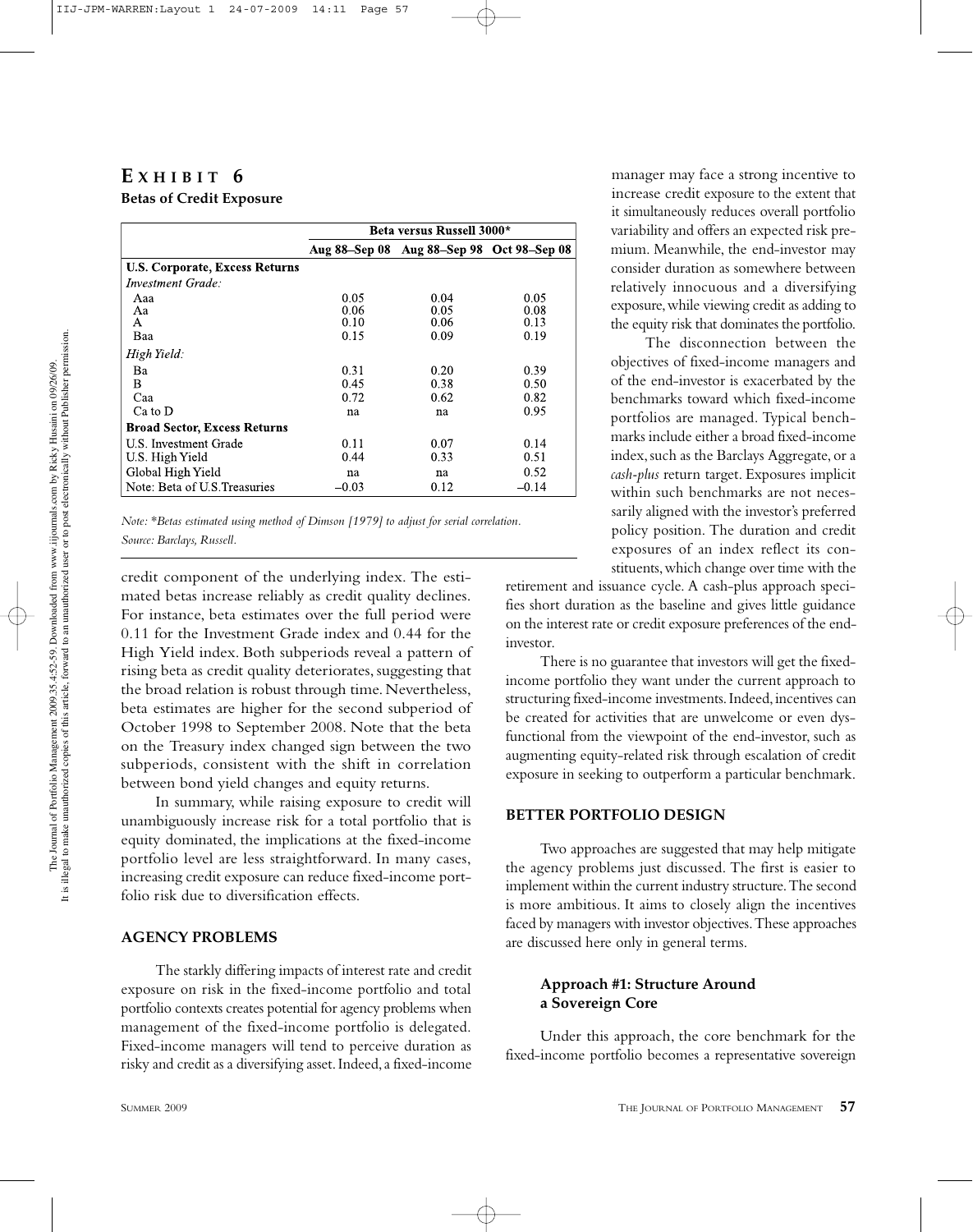The Journal of Portfolio Management 2009.35.4:52-59. Downloaded from www.iijournals.com by Ricky Husaini on 09/2609.<br>It is illegal to make unauthorized copies of this article, forward to an unauthorized user or to post ele The Journal of Portfolio Management 2009.35.4:52-59. Downloaded from www.iijournals.com by Ricky Husaini on 09/2609.<br>It is illegal to make unauthorized copies of this article, forward to an unauthorized user or to post ele

bond or Treasury index that best matches the investor's preferred duration. Credit exposure is then risk budgeted and evaluated as a distinct return-seeking activity. Credit might be admitted into the fixed-income portfolio in two ways. The first is through investing in dedicated credit portfolios. The second is allowing fixed-income managers to invest in credit, based on the understanding that performance in this sector would be evaluated separately and that a return premium is required to compensate for the risk added at the total portfolio level. CAPM-style estimates might provide a guide to the required premium(as will be discussed in Approach #2).

Risk reduction is often the primary motivation for holding fixed income within a total portfolio context. Structuring around a sovereign benchmark keeps the fixed-income portfolio focused on this role, while still accommodating credit exposure in a controlled fashion.

### **Approach #2: Set Explicit Exposure Targets and Return Hurdles**

This approach involves establishing a tailored benchmark based around exposure targets for duration and for various credit-category buckets.<sup>8</sup> The exposure targets would reflect the investor's preferred policy position. The benchmark return is estimated based on a constructed fixed-income portfolio that imitates the target exposures. Performance evaluation could involve the charging of return hurdles when exposures deviate from the targets. These hurdles would reflect the return required by the investor to compensate for the risk added at the total portfolio level. Managers need not know the basis of these return hurdles; they just need be told their magnitude.

For example, a fixed-income manager may be advised that adding a year of duration attracts a return hurdle of, say, 20 basis points (bps) per year or that overweighting an A-rated credit relative to the target will be subject to a hurdle of, say, a return spread of 40 bps per year over Treasuries. The duration return hurdle might be derived from estimates of the impact of duration on total portfolio volatility, coupled with some specified trade-off between portfolio volatility and required return. (In instances when duration does not add to portfolio risk, no hurdle would be required.) The CAPM might be used to estimate the credit return hurdles. For instance, a 40 bps per year hurdle on an A-rated credit is consistent with multiplying the beta of 0.10 reported in Exhibit 6 by a notional target equity risk premium of 4% per year.

This second approach establishes alignment through communicating the investor's preferred position via the exposure targets and accounting for the expected impact of various exposures on total portfolio risk via the return hurdles. Measurement is the main challenge.

#### **CONCLUSION**

The implications of exposures contained within fixed-income portfolios can differ starkly from the perspectives of a fixed-income manager and of an end-investor concerned with the total portfolio. While interest rate exposure typically adds to the risk of a fixed-income portfolio, it can play a diversifying role within a broader portfolio context. Conversely, credit exposure augments risk at the total portfolio level, but can act as a diversifier within the fixed-income portfolio. This dichotomy creates potential for agency problems. Two alternative approaches for designing fixed-income mandates have been suggested that might improve the alignment of the fixed-income portfolio with investor objectives. The first is to structure around a sovereign bond benchmark and to explicitly control any credit investments. The second entails specifying the desired target exposures, and charging return hurdles for deviations from targets that add to risk at the total portfolio level.

## **ENDNOTES**

1 This comment is only strictly true of *gross* returns, because *net* returns after costs and taxes can differ depending on the investor.

2 Asset class weightings for the constructed balanced portfolio broadly reflect the average for the top 1,000 U.S. defined benefit plans during 2007, as reported by *Pensions and Investments*. Monthly rebalancing at zero cost is assumed.

<sup>3</sup>The long-bond yield reported by Shiller is used prior to April 1953, and the U.S. 10-year constant maturity Treasury bonds are used thereafter.

4 Portfolio returns reported in Exhibits 3–5 are estimated under the assumption of monthly rebalancing at zero cost.

5 The constructed fixed-income portfolios may contain differences in exposures other than credit. Of particular interest is any difference in duration. Average duration over the period was 5.24 for the Treasury index, 5.11 for the Aggregate index, and 4.87 for the High Yield index. These differences are statistically insignificant (*t*-statistics of 0.60 or less).

6 The start date of January 1987 reflects the availability of the Barclays U.S. Treasury Index.